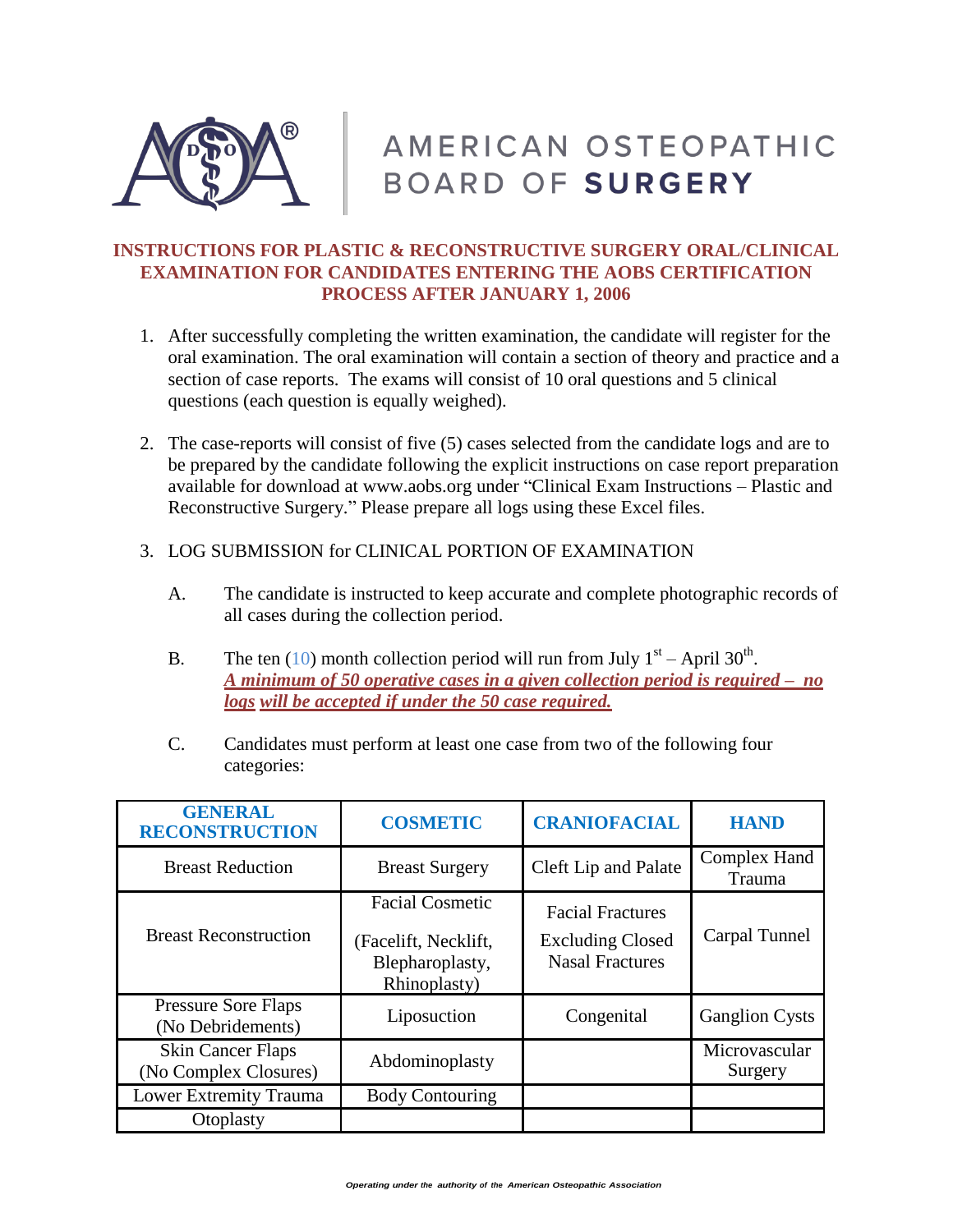## **\*\*\*Please note: multiple surgeries on one patient will be counted as ONE case.**

**DO NOT INCLUDE:** Voluntary surgery in developing countries; minor surgery (lesions, lipomas, benign lesions, minor lacerations, skin cancers without flaps, debridements, minor laser procedures, hardware removal); assistant or co-surgeon cases in which the candidate is not the surgeon of record; procedures for injectables (i.e., fillers, Botox<sup>®</sup>).

- D. The completed logs are to be printed and submitted to the board office by May 15, following the explicit instructions on log submission supplied by the board and available for download on the AOBS website [www.aobs.org.](http://www.aobs.org/) Logs submitted electronically will be accepted. Payment of the \$2750 oral examination fee is not required at this time; however, if logs are received between May 15 and May 21, the candidate will be required to pay a \$500 late logs submission fee. Logs submitted after May  $21^{st}$  will not be accepted.
- E. Once the Board reviews the submitted logs and deems them appropriate in diversity, complexity and volume, the candidate will be admitted into the PLR oral examination process.
- F. If the Board identifies insufficiencies in these categories, it will not be counted as an examination failure; however the candidate will be allowed to submit logs from a new collection period that may include the following year, as well as the current year, for a total of a two-year aggregated total.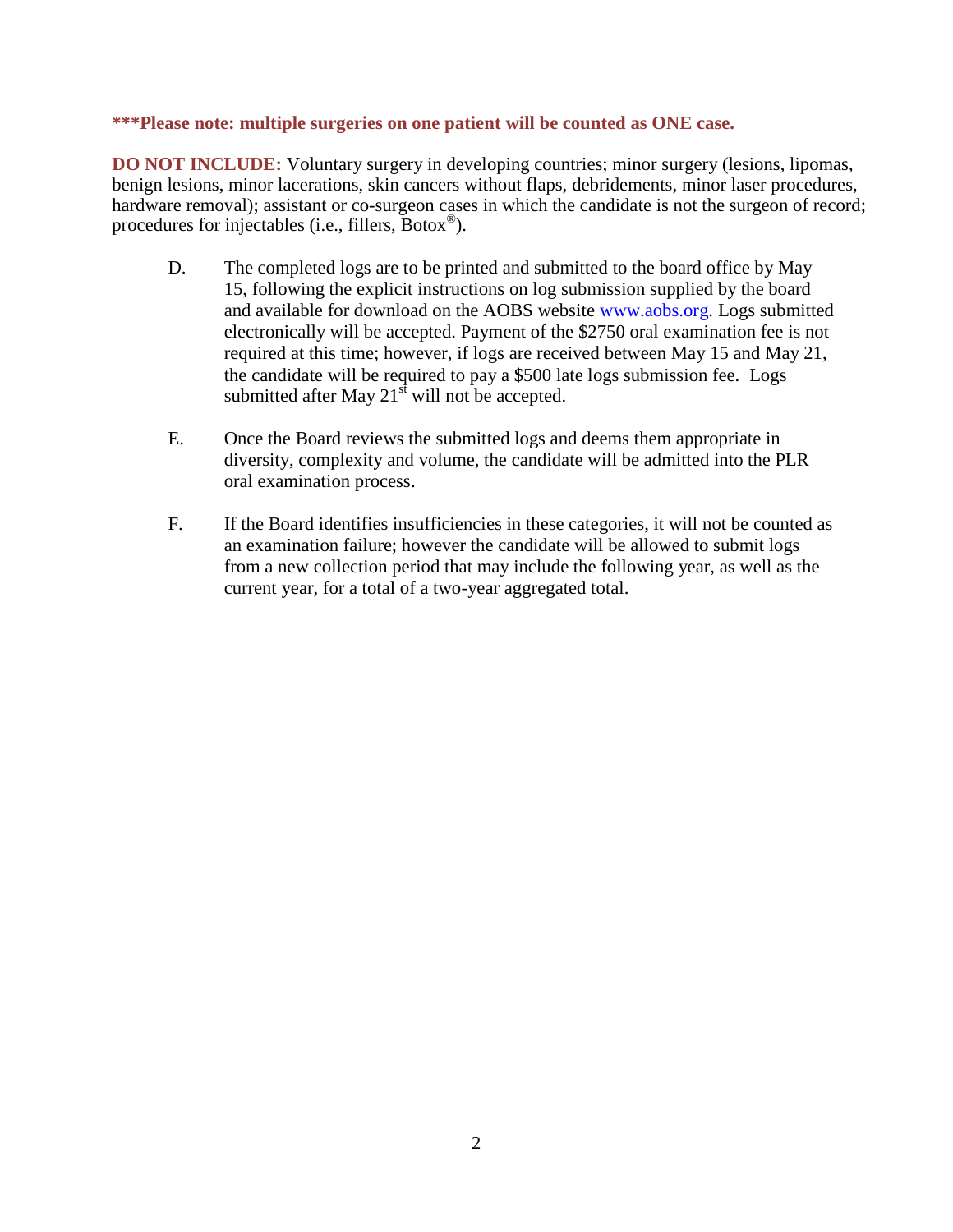# **Plastic & Reconstructive Surgery for the Portion of Oral Examination Categories**

1. CRANIOFACIAL - includes facial fractures, maxillofacial

2. HAND - includes upper extremities, wrists, hands and forearms

3. CONGENITAL - includes cleft lip, cleft palate, otoplasty

4. BREAST RECONSTRUCTION - includes tissue expansion, TRAM flaps, L-D flaps, nipple/areola reconstruction, complication of implantable materials, Poland's syndrome treatment, etc.

5. BREAST - includes reduction mammoplasty, augmentation mammoplasty, mastopexy, mastopexy with augmentation, etc.

6. MUSCLE FLAP RECONSTRUCTION - includes pressure sores, lower extremity reconstruction, chest wall reconstruction, etc.

#### 7. MICROVASCULARSURGERY

8. OCULOPLASTIC - includes blepharoplasty, canthoplasty, tarsal strips, complex perioccular reconstruction, etc.

9. CANCER - includes squamous cells, basal cell, melanoma, sarcoma and all reconstruction, etc.

10. BURNS - includes any reconstructive surgery to burn injury, etc.

11. RHINOPLASTY - includes aesthetic and functional components, with functional septoplasty and turbinoplasty, etc.

12. LASER - includes laser resurfacing, laser treatment for hemangiomas, vascular lakes, etc.

13. AESTHETIC FACIAL - includes forehead lift, face lift, mid-facial lift, malar augmentation, chin augmentation, hair transplantation and/or flaps, and autologous fat transplantation

14. AESTHETIC BODY CONTOURING - includes abdominoplasty, thigh lifts, lower body fascial suspension, lipoplasty, fat transfer and brachioplasty

15. OTHER - includes another other major PLR procedure not mentioned above

Plastic surgery is a vast field with many overlapping surgeries (i.e., craniofacial defects may also be congenital). The Board will review each presented case separately and advise the examinee accordingly.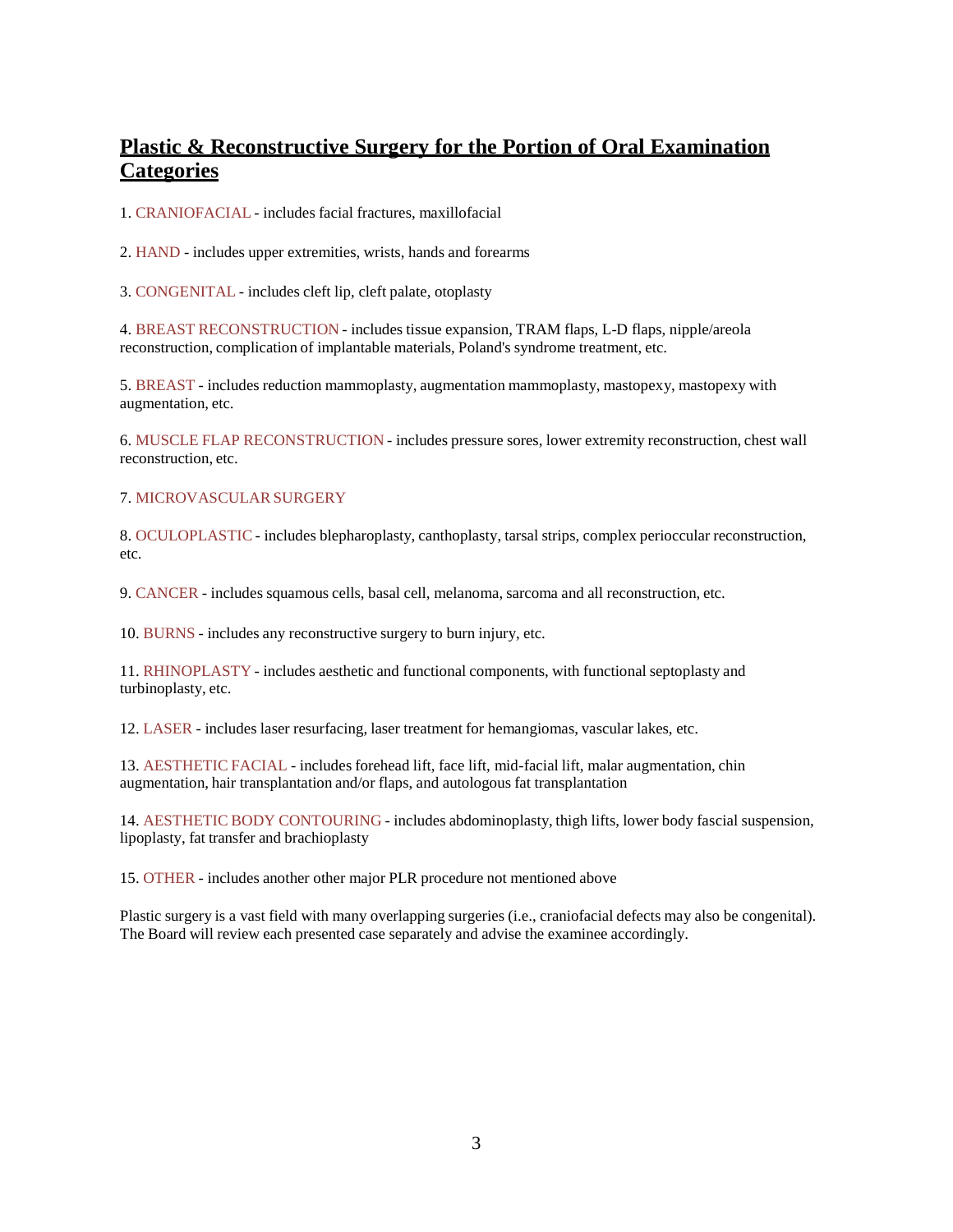# **CASE PREPARATION INSTRUCTIONS FOR THE PLR CLINICAL PORTION OF THE EXAMINATION**

1. Submit typed/computer-generated segregated totals and logs in chronological order as follows:

Cases submitted are to be from the start of your practice to the submission date, OR candidates in practice more than a year should submit logs for the most recent 10-month collection period (July  $1<sup>st</sup>$  – April 30<sup>th</sup>). Include all inpatient, outpatient or office-based surgery procedures. Include all patients who were hospitalized, even if managed non-operatively.

#### **You must have been the surgeon of record and have dictated all of the operative reports.**

Segregated consecutive cases with mortalities shall include:

| $\bullet$ Date               | • Hospital readmission within 30 days |
|------------------------------|---------------------------------------|
| • Hospital case number       | $\bullet$ Pathology                   |
| • Patient age and gender     | • Pre- and post-op photos             |
| • Operative procedure        | $\bullet$ CPT codes                   |
| • Pre- and post-op diagnosis | $\bullet$ Length of stay              |
| • Complications              | • Termination date                    |

Logs should be segregated according to the appropriate spreadsheet tabs and listed chronologically within each category. *NOTE: Mortalities are to be listed under the Mortalities tab only.*

Logs must be certified by one of the following: **Hospital Administrator, Chief of Service or Medical Records Director.** This certification may be a separate letter or by signature on the first page of the logs.

#### **If all information is not provided, you will be denied on this portion of the examination.**

2. The Board will review logs and select a minimum of five (5) cases plus all mortalities for review.

#### 3. **Each candidate is to submit one copy of each clinical case review in a** *PDF format* **to include:**

| $\bullet$ Case summary          | • Operative report face sheet   | • All consults                    |
|---------------------------------|---------------------------------|-----------------------------------|
| • History and physical          | • OR worksheet                  | • Progress notes (physician only) |
| • Admission note                | • Billing, including CPT codes* | • Discharge summary               |
| • All labs, x-ray and pathology | • Autopsy, if applicable        | • Pre- and post-operative photos  |
|                                 |                                 | (MANDATORY)                       |
| • Pertinent office records      | • Pathology report              |                                   |
| • Anesthesia record             | • All orders                    |                                   |

**\*** Please include: health insurance claims forms, electronically-generated bills including those given to patients but not submitted to third-party payors, invoices for cosmetic procedures and for procedures performed gratis.

### **Each case should be submitted in a separate PDF file identifying the case number. Cases may be sent to the AOBS by email, USB drive or CD-ROM. The files should be password protected with the candidate's AOA number as the password.**

4. Cases must be submitted to the AOBS office no later than **August 15th .**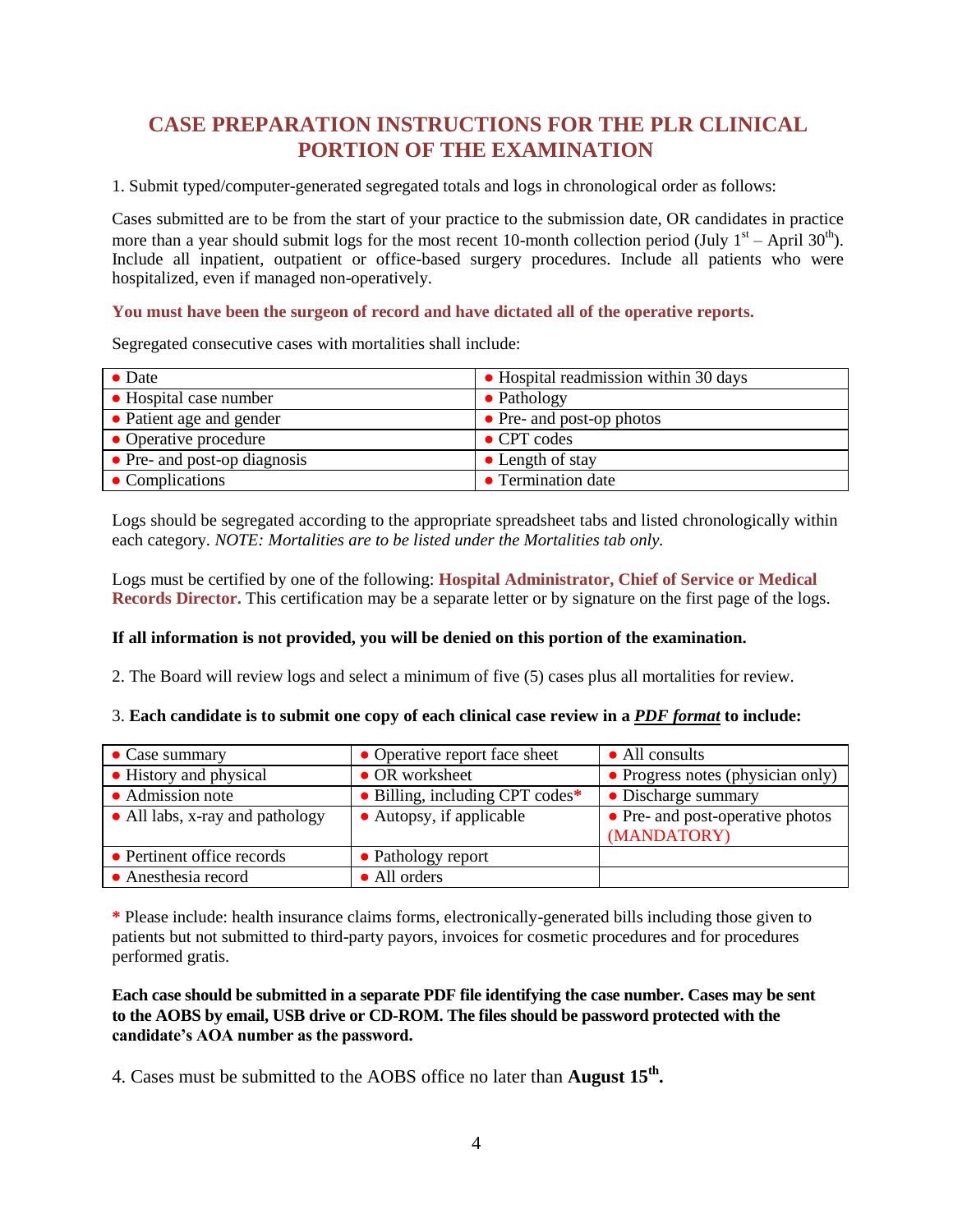# **GUIDELINES FOR PREPARATION OF CASES FOR BOARD REVIEW**

- I. Pre-op Evaluation Elements
	- A. Chief Complaint
	- B. History of Chief Complaint
	- C. Associated Medical Problems
	- D. Workup of Above, Including
		- 1. Lab
		- 2. Diagnostics
		- 3. Operative and Pathology Reports from Previous Biopsy or Surgery
		- 4. Special Studies (i.e., angiograms)
		- 5. Pre- and Post-operative Photos
		- 6. Bills (including Health Insurance Claims Forms and Electronically-generated Bills)
		- 7. CPT Coding
	- E. Medical History
	- F. Surgical History
	- G. Medications
	- H. Allergies
	- I. Review of Systems Including Musculoskeletal Complaints
	- J. Complete Physical findings as Related to Procedure Planned or Problem Examined
	- K. Working Diagnosis (Including Pre-op Staging)
	- L. Rationale for Surgery Hospital Consult, Office Notes, History & Physical or a Combination
		- 1. Need for Surgery vs. Medical Therapy
		- 2. Procedure Planned
- II. Operative Elements
	- A. Appropriate Procedure for Problem Found at Time of Surgery
	- B. Operative Note (Rational, Readable, Realistic)
	- C. Operative Time
	- D. Blood Loss
	- E. All Complications (Acceptable or Unacceptable, List Regardless of How Small or Large)
	- F. Pathology Report Including Any Special Studies on Tissue

#### III. Other Elements

- A. Care (Inpatient or outpatient, Appropriate to Situation but Must Cover Therapy until Point of Discharge from Surgeon's Care)
- B. Length of Stay (Appropriate for Inpatient Diagnosis)
- C. Stability at Time of Inpatient Discharge
	- 1. Wound Healing
	- 2. Results of All Cultures, Tests and X-rays Addressed in Record
	- 3. Other Medical Problems Addressed
- D. If Abnormalities are found in Outpatient Pre-op Testing, These Items Should Also Be Addressed in Records Submitted from Office Chart
- IV. Follow-up Care Indicated in Chart (Oncologic and Non-oncologic Problems) Including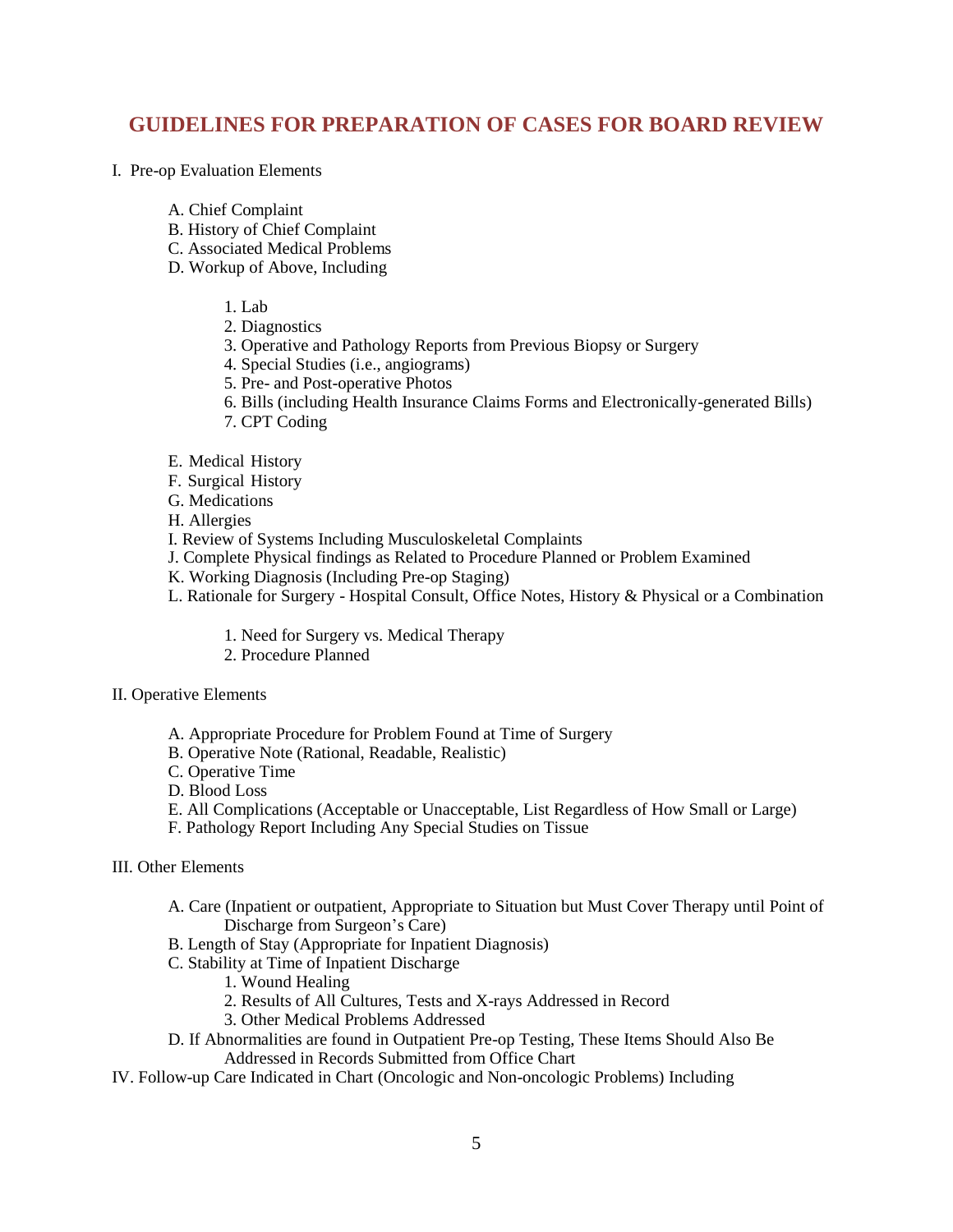- A. Need for Further Testing, Consultations, Treatment
- B. Medications
- C. Specialized Nursing Needs
- D. Restrictions of Activities
- E. Diet
- V. Post-op Staging
- VI. Discharge Summary Including
	- A. Hospital Discharge Summary
	- B. Dictated Discharge Summary When Patient is Discharged to the Care of Referring Physician

YOUR ORAL CASE PRESENTATION EXAMINATION BEGINS WITH THE SUBMISSION OF THE REQUESTED CASES. IF THESE ARE NOT COMPLETE AND WELL-ORGANIZED, YOU MAY FAIL THE EXAMINATION.

INCLUDE ALL REQUESTED INFORMATION AS DESCRIBED IN THESE INSTRUCTIONS.

**DO NOT** INCLUDE ITEMS THAT ARE NOT REQUESTED (I.E., NURSES ORDERS).

## **REMEMBER! ALL IDENTIFYING PATIENT INFORMATION MUST BE OBLITERATED FROM EVERY CHART.**

# **APPEARANCE OF SUBMITTED MATERIALS**

Each PLR oral examination case review should be submitted to the Board in a neat and orderly fashion.

Following are some examples and notes to assist you in preparing acceptable materials for a Board review.

## **A CASE SUMMARY MUST BE INCLUDED AS THE FIRST PAGE IN YOUR CHART.** A case

summary differs from the discharge summary in that the case summary details the case from first presentation through discharge and is a recap of the entire case. It is a single-page summary of preoperative, operative and post-operative course including the outcome and final condition of the patient.

*Candidates will prepare each case as a PDF file with an identifying case number.* **The files should be password protected with the candidate's AOA number as the password. Bookmarks should be inserted corresponding to the following tabs:**

| $\bullet$ Case summary          | • Operative report face sheet   | • All consults                    |
|---------------------------------|---------------------------------|-----------------------------------|
| • History and physical          | • OR worksheet                  | • Progress notes (physician only) |
| • Admission note                | • Billing, including CPT codes* | • Discharge summary               |
| • All labs, x-ray and pathology | • Autopsy, if applicable        | • Pre- and post-operative photos  |
|                                 |                                 | (MANDATORY)                       |
| • Pertinent office records      | • Pathology report              |                                   |
| • Anesthesia record             | • All orders                    |                                   |